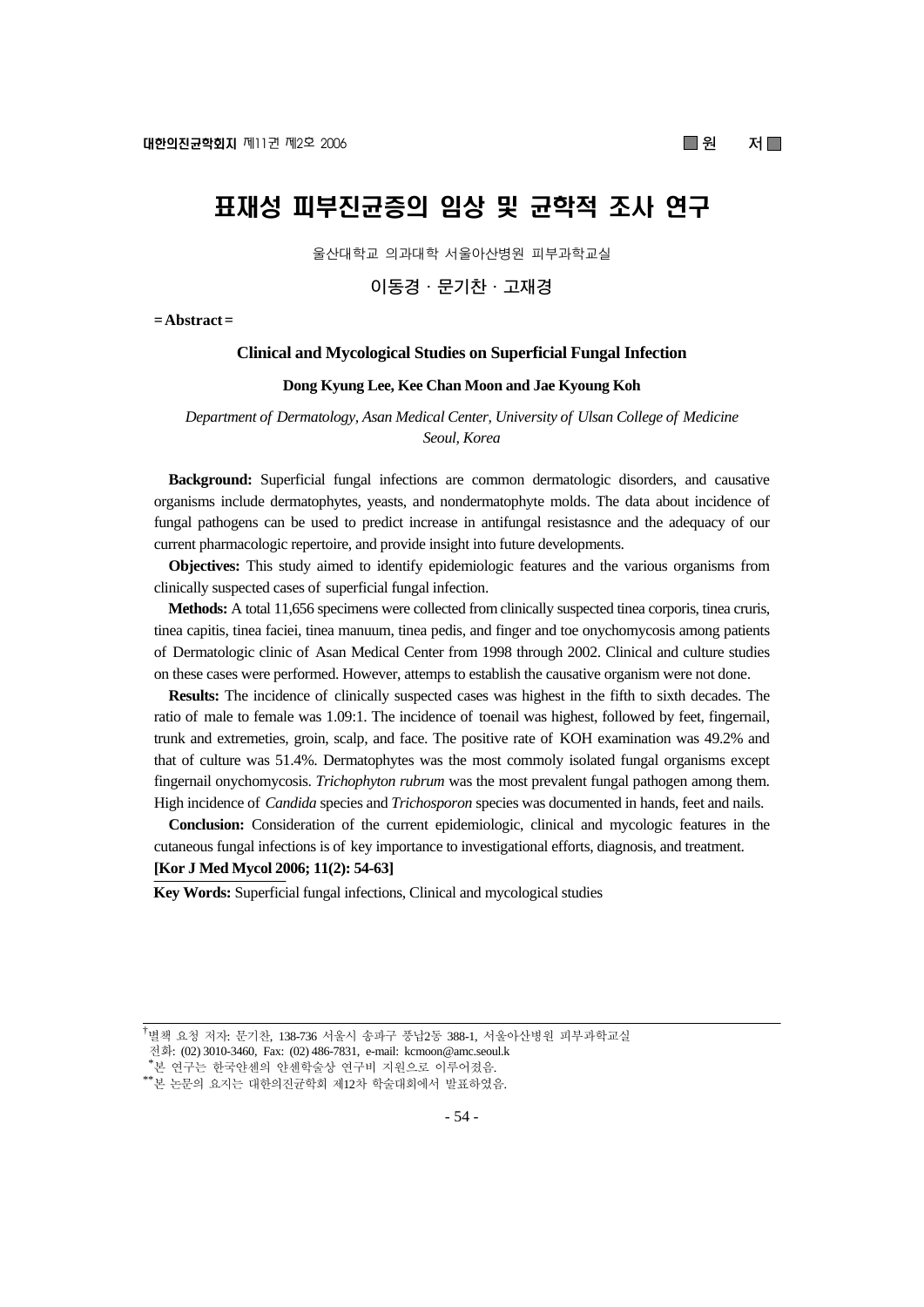# 서 론

표재성 진균증은 여러 가지 종류의 진균들이 피부 의 각질층, 체모 및 손톱, 발톱의 케라틴 (keratin)에 기생하여 번식함으로써 생기는 피부 병변을 말한다. 우리나라 뿐만 아니라 전세계적으로 흔히 볼 수 있 는 피부 질환이며 피부과 외래 환자의 10~20%를 차지한다1,2. 피부진균증에 대해서 우리나라에서는 서 등3,4에 의해서 처음으로 전국적인 규모의 역학 적 및 균학적 연구가 이루어 졌으며 그 이후에 여러 저자들<sup>5</sup>~<sup>12</sup>에 의해 연구가 계속되었다. 피부진균증 은 사회, 지리, 경제적 조건, 개인 생활 환경 등에 의해 그 발생 빈도나 유병율이 변하고 있으며 원인 균주도 정확히 원인을 밝히기는 어렵지만 시대에 따 라 변하는 것이 사실이다. 특히, 최근에는 노령 인 구의 증가, 이식후 면역억제제와 스테로이드제제의 지속적 사용, 면역결핍증으로 인한 기회감염의 증가 등이 원인 균주를 변화시키고 있는 중요한 원인이 되고 있다17,18. 피부진균증의 부분적인 연구로 조갑 백선 (Tinea ungium)의 임상상과 원인균의 동정에 관한 연구는 다수 보고<sup>3</sup>~<sup>12</sup>되어 있고, 조갑진균증 (Onychomycosis)의 임상 양상과 원인균 동정에 대 한 보고도<sup>13</sup>~<sup>16</sup> 일부 이루어져 있으나 피부진균증 전반에 걸친 역학과 원인균 동정에 대한 보고는 드 문 편이다. 본 연구에서는 최근 5년간 (1998~2002 년) 임상적으로 표재성 진균증이 의심되어 진균검사 (KOH 검경 및 진균 배양)를 시행한 환자들에 대 한 임상적 및 균학적 관찰 결과에 대해 기술함으로 써 앞으로 이 질환의 예방, 진단 및 치료의 연구에 도움이 되는 자료를 제공하고자 한다.

# 재료 및 방법

1998년 1월부터 2002년 12월까지 총 5년간 서울 아산병원 피부과에 내원하거나 의뢰된 환자 중에 서 임상적으로 표재성 피부진균증이 의심되는 환자 8,955명을 대상으로 11,656건의 진균 배양을 실시하 였으며 이들에 대한 임상적 및 균학적 관찰을 시행 하였다.

#### 1. 임상적 관찰

표재성 피부진균증이 의심되는 환자들의 성별 및 연령별 분포, 부위별 발생 빈도를 관찰하였다. 단, 임상적으로 어루러기가 의심되는 경우는 연구에서 제외하였다.

#### 2. 진균의 검사 및 배양

병변이 의심되는 부위의 표면을 70% alcohol로 소 독한 후 검체를 채취한 뒤 10% KOH 용액으로 처 리하여 균사 및 포자를 검경하였다. KOH 검경 결 과와 상관없이 모든 의심되는 부위의 검체에 대해 서 일회의 진균 배양을 실시하였다. 배지는 gentamicin 160 mg/L, chloramphenicol 1 gm/L을 포함한 Modified Dermatophyte Agar (MDA)를 사용하였으며 4주간 30℃에서 배양하였다.

일반적으로 표재성 진균증을 일으키는 것으로 잘 알려져 있지 않은 종이 분리될 경우 반복해서 여러 번 배양하거나, 배지에 여러 개의 접종원 (Inoculum) 을 심어서 원인균인지 오염균인지를 판단하게 되는 데 본 연구에서는 반복 배양을 하지 않았으며 접종 원의 수도 특별히 고려하지 않아서 하나 이상의 접 종원에서 배양된 균종이면 동정 결과에 포함시켰다.

#### 3. 진균의 동정

기본적으로 진균 집락의 육안적 형태 및 분리균 의 현미경적 형태, 생화학적 특성에 근거하였고, 효 모균의 경우에는 API 20C kit (BioMerieux, France, 2001년 8월부터 사용)와 RapIDTM (REMEL Inc., Lenexa, KS)도 이용하였다.

#### 결 과

1. 임상적 관찰

1) 성별 및 연령별 분포

상기 기간 동안에 표재성 피부진균증이 의심된 환자는 총 8,955명 이었다. 이들 중 남자는 4,683명, 여자는 4,272명으로 발생비는 1.09:1로 남녀간에 유 의한 차이는 없었다.

연령별로는 50대 군이 1,802 (20.2%)명, 40대 군이 1,788 (20.0%)명, 30대 군이 1,518 (16.9%)명, 60대 군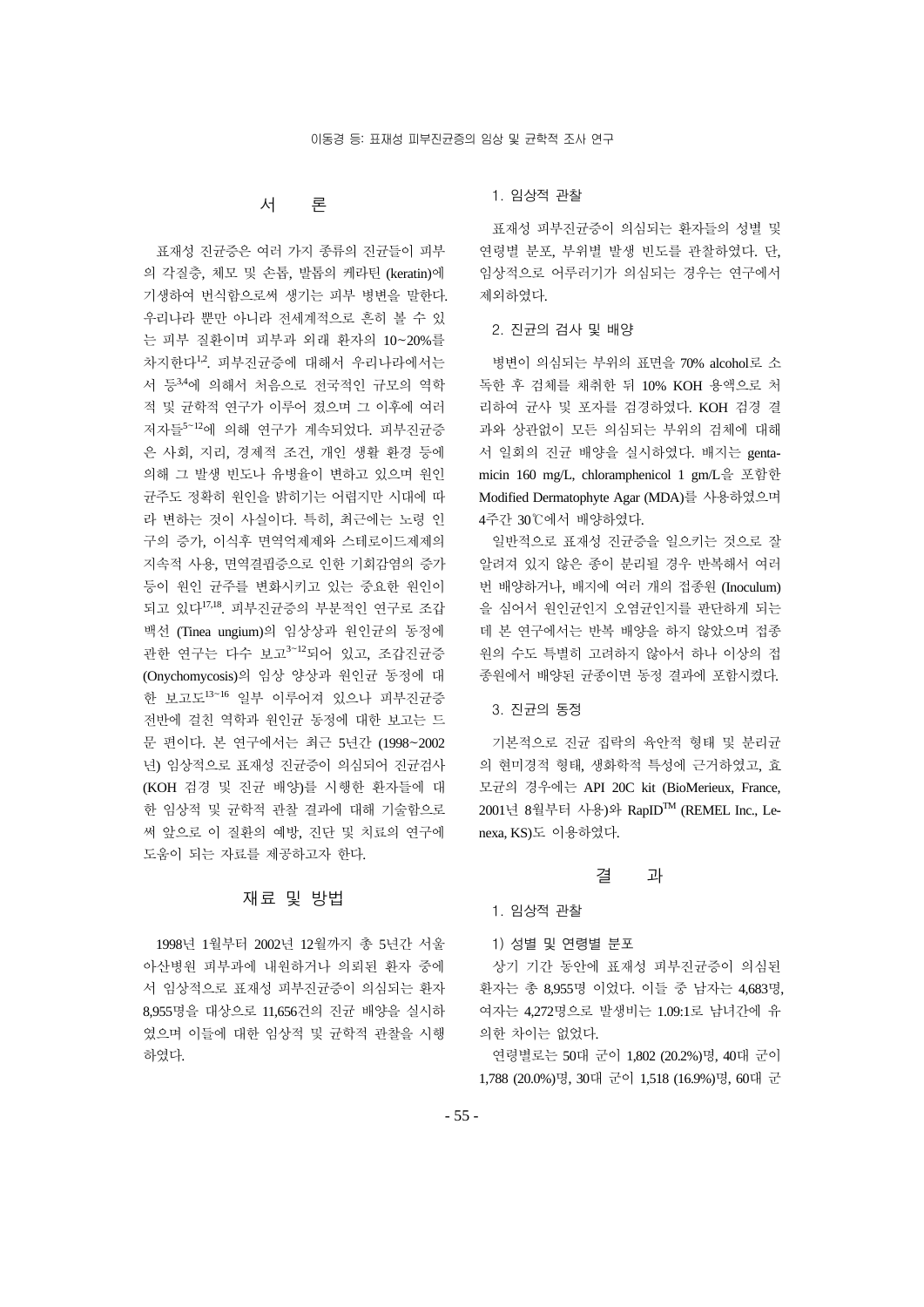이 1,332 (14.9%)명 순이었으며, 남녀 모두에서 40~ 50대 군에서 40.1%로 가장 높은 수치를 기록하였 다 (Table 1).

2) 진균검사 부위별 빈도

발톱에서 검체를 채취한 것이 5,567 (47.8%)예 로 가장 많았고 다음으로 발 (29.1%), 손톱 (8.1%), 체간부 (6.9%), 사타구니 (4.8%), 손 (2.2%), 두피 (0.7%), 안면부 (0.4%) 등의 순이었고 발과 발톱을 합했을 때 76.8%로 전체의 3/4 이상을 차지하였다 (Table 2).

**Table 1.** Age and sex distribution of patients with superficial fungal infections

| Age          | Male $(\%)$ | Female (%)  | Total (%)    |
|--------------|-------------|-------------|--------------|
| $0 - 9$      | 225 (4.8)   | 179 (4.2)   | 404 (4.5)    |
| $10 - 19$    | 308 (6.6)   | 164 (3.8)   | 472 (5.3)    |
| $20 - 29$    | 511 (10.9)  | 463 (10.8)  | 974 (10.9)   |
| $30 - 39$    | 773 (16.5)  | 745 (17.4)  | 1,518 (17.0) |
| 40~49        | 874 (18.7)  | 914 (21.4)  | 1,788 (20.0) |
| $50 - 59$    | 904 (19.3)  | 898 (21.0)  | 1,802 (20.1) |
| $60 - 69$    | 731 (15.6)  | 601 (14.1)  | 1,332 (14.8) |
| $70 - 79$    | 296 (6.3)   | 260(6.1)    | 556 (6.2)    |
| $80 - 89$    | 61(1.3)     | 48(1.1)     | 109(1.2)     |
| Total $(\%)$ | 4,683 (100) | 4,272 (100) | 8,955 (100)  |

#### 2. 균학적 관찰

상기 기간 동안 임상적으로 표재성 진균증으로 진단받은 환자들 중에서 어루러기를 제외한 모든 예 에서 KOH 직접 도말검사 및 Modified dermatophyte agar에서 배양검사를 실시하였다.

1) KOH 직접 도말검사 성적

총 11,656예 중에서 5,729예 (49.2%)에서 KOH 도말검사상 양성을 보였으며, 부위별로는 사타구니 가 68.0%로 가장 높았으며 발 56.5%, 얼굴 48.0%, 발톱 46.6%, 체간부 39.6%, 손톱 39.4%, 두피 37.9%, 손 35.6%의 순이었다 (Table 2).

2) 배양 성적

총 11,656예 중에서 5,989예 (51.4%)에서 진균의 동정이 이루어 져서 KOH 도말검사 성적 (49.2%)에 비해 약간 높은 양성율을 보였다. 부위별로는 사타 귀니 68.8%, 발 60.1%, 발톱 48.5%, 얼굴 46.0%, 두 피 44.8%, 손톱 41.0%, 체간부 40.4%, 손 37.5%의 순이었다 (Table 2).

3) 동정된 진균의 분포

배양 및 동정이 이루어진 5,989예 중에서 5,714 (95.4%)예에서 한 종의 진균만이 동정되었고 275 (4.6%)예에서 두 종류 이상의 진균이 동정되었다.

단일균이 동정된 경우를 피부사상균 (dermatophytes), 효모균 (yeasts), 비피부사상균성 사상균 (non-

Table 2. Distribution of site and comparison of KOH examination with culture

| Site        | Total  | Positive KOH Exam   |                  |                     | Negative KOH Exam | No. of                         | No of                      |
|-------------|--------|---------------------|------------------|---------------------|-------------------|--------------------------------|----------------------------|
|             | No.    | Culture<br>$^{(+)}$ | Culture<br>$(-)$ | Culture<br>$^{(+)}$ | Culture<br>$(-)$  | Positive<br>$KOH$ Exam $(\% )$ | Positive<br>Culture $(\%)$ |
| Toe nail    | 5,567  | 2,405               | 190              | 293                 | 2,679             | 2,595(46.6)                    | 2,698(48.5)                |
| Sole        | 3,388  | 1,838               | 77               | 199                 | 1.274             | 1,915(56.6)                    | 2,037(60.1)                |
| Finger nail | 946    | 313                 | 60               | 75                  | 498               | 373 (39.4)                     | 388 (41.0)                 |
| Trunk       | 800    | 305                 | 12               | 18                  | 465               | 317 (39.6)                     | 323 (40.4)                 |
| Groin       | 557    | 369                 | 10               | 14                  | 164               | 379(68.0)                      | 383(68.8)                  |
| Hand        | 261    | 87                  | 6                | 11                  | 157               | 93 (35.6)                      | 98 (37.5)                  |
| Scalp       | 87     | 33                  | $\mathbf{0}$     | 6                   | 48                | 33 (37.9)                      | 39(44.8)                   |
| Face        | 50     | 22                  | 2                | 1                   | 25                | 24(48.0)                       | 23(46.0)                   |
| Total       | 11,656 | 5,372               | 357              | 617                 | 5,310             | 5,729 (49.2)                   | 5,989 (51.4)               |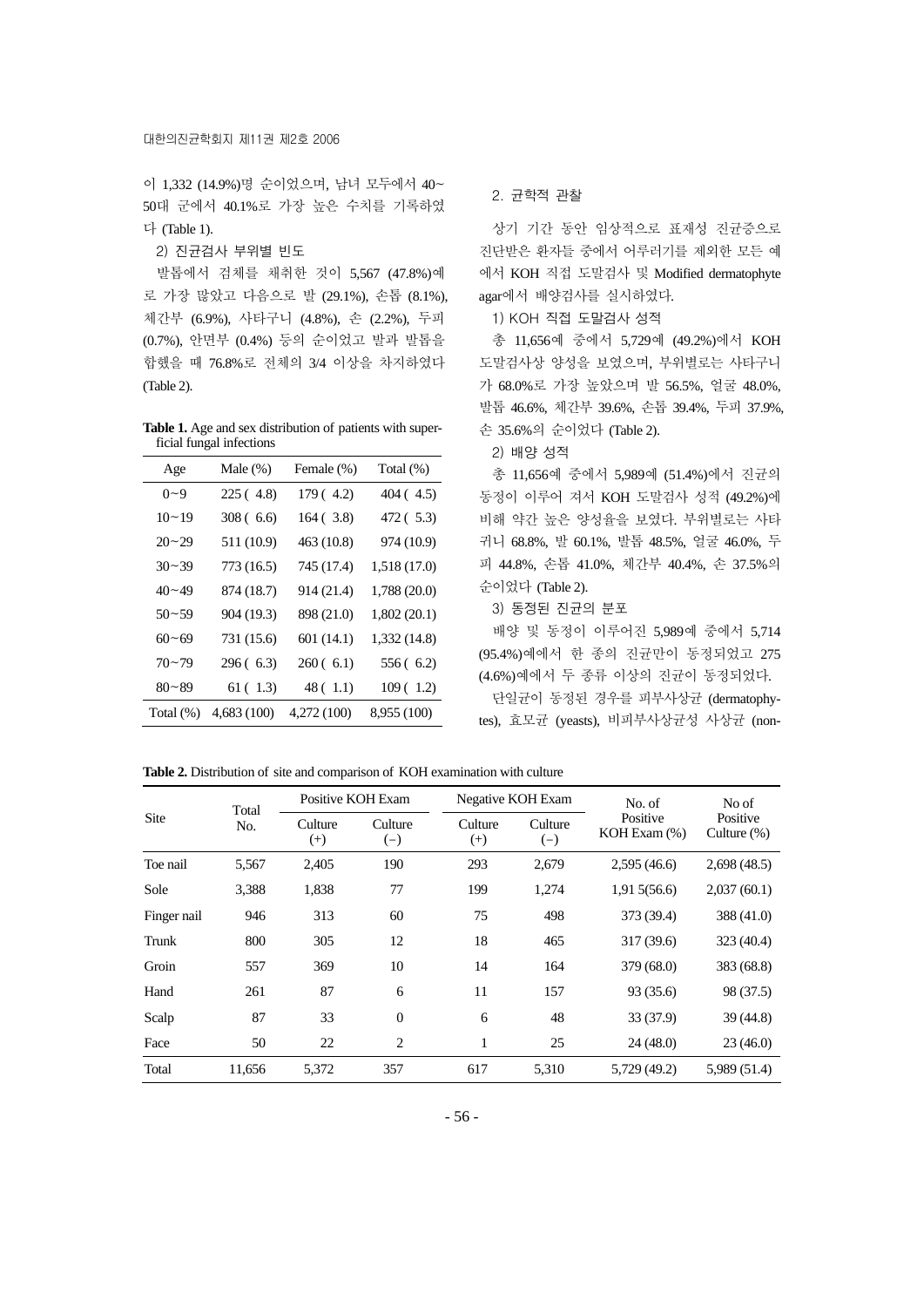|             | Dermatophytes | Yeasts | Nondermatophyte Molds | Mixed          | Total |
|-------------|---------------|--------|-----------------------|----------------|-------|
| Scalp       | 37            | -1     | 1                     | $\overline{0}$ | 39    |
| Face        | 21            | 2      | $\boldsymbol{0}$      | $\overline{0}$ | 23    |
| Trunk       | 263           | 48     | 1                     | 11             | 323   |
| Groin       | 328           | 47     | $\boldsymbol{0}$      | 8              | 383   |
| Hand        | 67            | 22     | 3                     | 6              | 98    |
| Finger nail | 163           | 183    | 19                    | 23             | 388   |
| Sole        | 1,571         | 363    | 10                    | 93             | 2,037 |
| Toe nail    | 2,034         | 507    | 23                    | 134            | 2,698 |
| Total       | 4,484         | 1,173  | 57                    | 275            | 5,989 |

**Table 3.** Incidence of isolated organisms (I)

dermatophyte molds)으로 분류하였고 각각은 4,484 (78.5%)예, 1,173 (20.5%)예, 57 (1.0%)예로 관찰되 었다.

부위별로 동정된 균을 비교해 보면, 손톱을 제외 한 모든 부위에서 피부사상균이 효모균이나 비피부 사상균성 사상균 보다 월등히 많은 비율을 차지하 였다. 손톱 부위에서는 효모균이 피부사상균 보다 약간 많이 동정되었다. 비피부사상균성 사상균은 주 로 손, 발, 손톱, 발톱 등의 사지 말단부에서 동정되 었다 (Table 3).

각각의 종별 분포를 보면, 피부사상균 (총 4,484 예)에서 4종의 균이 동정되었고 이중에서 *Trichophyton* (이하 *T.*) *rubrum*이 4,086 (91.1%)예로 대부분 을 차지 하였으며 *T. mentagrophytes* (7.4%), *Microsporum* (이하 *M.*) *canis*, (1.4%) *Epidermophyton* (이하 *E.*) *floccosum* 순이었다. 효모균 (총 1,173예)에서는 다양한 종류의 *Candida* 종, *Trichosporon* 종과 함께 *Torulopsis* 종, *Rhodotorula* 종, *Hansenula* 종들이 동 정되었으며 *Candida* 종이 565 (48.2%)예, *Trichosporon* 종이 497 (42.4%)예로 대부분을 차지하였고 *Torulopsis* 종이 105 (9.0%)예를 차지하였다. *Candida* 종 중에서는 *C. parapsilosis*, *C. albicans*가 각각 46.2%, 35.6%로 대부분을 차지하였다. *Trichosporon* 종들은 본 교실에서 2001년 8월부터 균주별 동정이 가능 하였는데, 세 가지 균주가 동정되었으며 이중에서는 *Trichosporon asahii*가 71.4%로 가장 많이 동정된 균 주였다. 비사상균성 사상균에는 총 8종의 균종이 배양 및 동정되었는데 이중에서 *Aspergillus* 종이

#### **Table 4.** Distribution of two or more isolated organisms

| Organisms                                      | Incidence |
|------------------------------------------------|-----------|
| Dermatophyte + Yeast                           | 220       |
| $Dermatophyte + Dermatophyte$                  | 18        |
| Dermatophyte + Nondermatophyte mold            | 14        |
| $Year + Years$                                 | 14        |
| Nondermatophyte mole +<br>Nondermatophyte mold | 4         |
| Yeast + Nondermatophyte mold                   | 3         |
| Dermatophyte + Yeast +<br>Nondermatophyte mold | 1         |
| Dermatophyte + Yeast + Yeast                   | 1         |
| Total                                          | 275       |

42 (73.7%)예로 대다수를 차지하였고 *Alternaria* 종, *Penicillium* 종 등이 그 뒤를 따랐다 (Table 5).

2가지 이상의 진균이 동정된 275예 중에서 보면, 두 종류의 진균이 동정된 경우가 273예로 대부분을 차지하였으며 세 종류가 동정된 경우가 2예가 있었 다. 두 종류가 동정된 경우에는 피부사상균과 효모 균이 같이 동정된 경우가 220 (80.6%)예로 가장 많 았다. 피부사상균에서는 *T. rubrum*이 94.4%로 대부 분을 치지하였고 이외에도 *T. mentagrophytes*가 일 부 동정되었으며, 동정된 효모균에서는 *Candida* 종 과 *Trichosporon* 종들이 각각 56.4%, 43.5%로 대부 분을 차지하였다. 비피부사상균성 사상균에는 *Fusarium* 종과 *Malassezia* 종이 각각 1예가 관찰되었으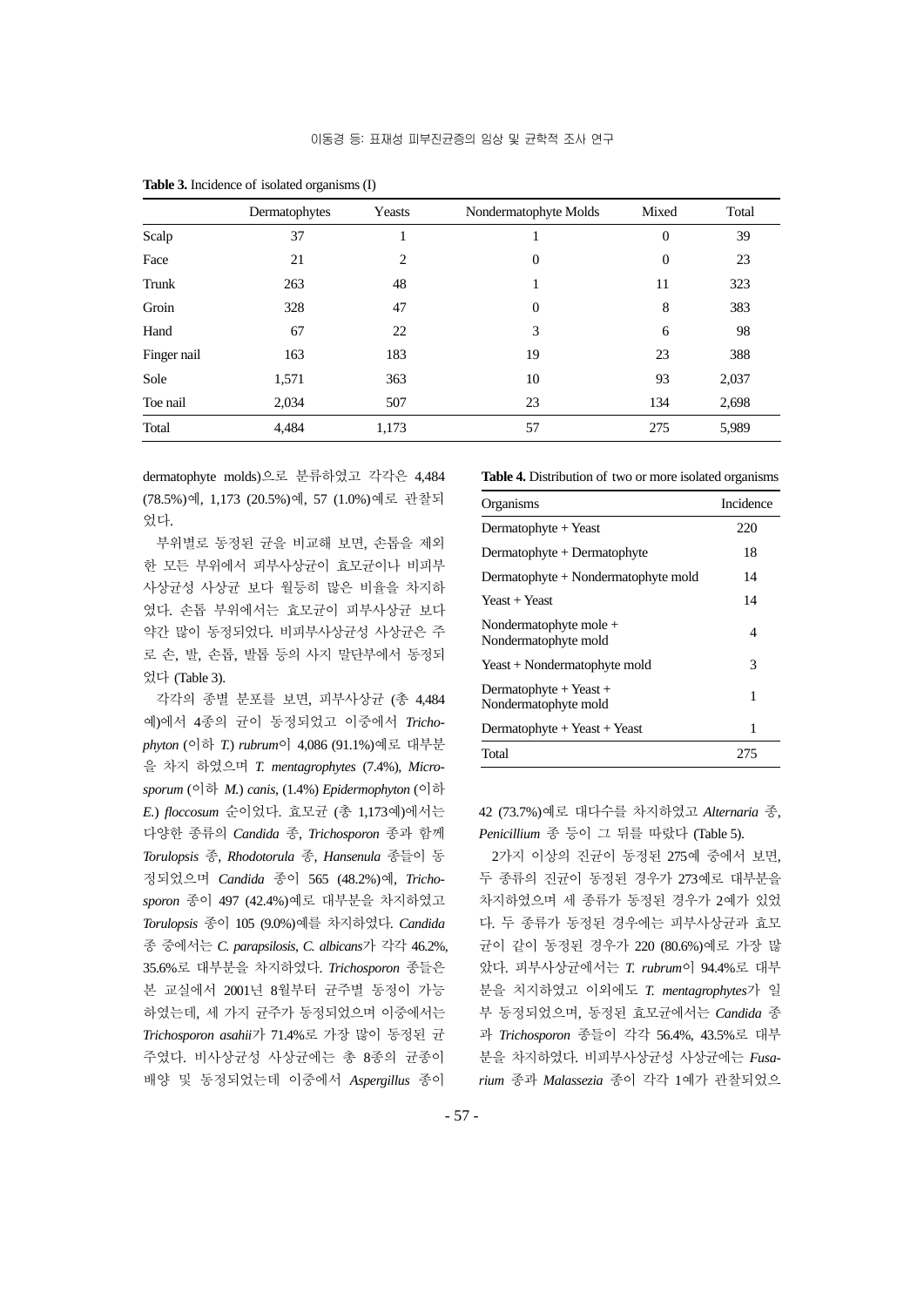#### 대한의진균학회지 제11권 제2호 2006

며, 나머지는 모두 *Aspergillus* 종이었다 (Table 4). 4) 부위 및 원인균 진균이 동정된 부위별 빈도를 보면 두부과 안면 을 제외한 모든 부위에서 *T. rubrum*이 다른 균종에 비해 월등하게 많이 검출되었으며, 두부에서는 *M. canis*가 안면에서는 *T. mentagrophytes*가 가장 흔하게

|                             | Scalp        | Face         | Trunk            | Groin                       | Hand           | Finger nail    | Sole             | Toe nail                    | Total          |
|-----------------------------|--------------|--------------|------------------|-----------------------------|----------------|----------------|------------------|-----------------------------|----------------|
| Trichophyton rubrum         | 3            | $\,8\,$      | 186              | 316                         | 62             | 159            | 1421             | 1931                        | 4086           |
| Trichophyton mentagrophytes | $\,8\,$      | 9            | 55               | 9                           | $\overline{4}$ | 3              | 143              | 102                         | 333            |
| Microsporum canis           | 26           | 4            | 19               | $\ensuremath{\mathfrak{Z}}$ | $\mathbf{1}$   | $\mathbf{1}$   | $\boldsymbol{7}$ | $\,1$                       | 62             |
| Epidermophyton floccosum    |              |              | $\mathfrak{Z}$   |                             |                |                |                  |                             | $\mathfrak{Z}$ |
| Trichosporon asahii         |              |              |                  |                             | $\,1$          | $\mathbf{1}$   | 36               | $22\,$                      | 60             |
| Trichosporon inkin          |              |              |                  |                             |                | $\mathbf{1}$   | 10               |                             | 11             |
| Trichosporon mucoides       |              |              | $\,1$            |                             |                |                | 9                | $\ensuremath{\mathfrak{Z}}$ | 13             |
| Trichosporon spp.           |              |              | $\boldsymbol{7}$ |                             | $\mathfrak{Z}$ | 29             | 147              | 227                         | 413            |
| Candida albicans            |              | $\,1$        | 20               | 33                          | 4              | 30             | 57               | 56                          | 201            |
| Candida tropicalis          |              |              |                  | 5                           | $\overline{c}$ | 19             | $\overline{4}$   | 11                          | 41             |
| Candida guilliermondi       |              |              | $\overline{c}$   |                             | $\mathbf{1}$   | $\overline{4}$ | 5                | 13                          | 25             |
| Candida parapsilosis        | $\mathbf{1}$ |              | 10               | $\overline{4}$              | 6              | 59             | 74               | 107                         | 261            |
| Candida krusei              |              |              | $\mathbf{1}$     |                             | $\mathbf{1}$   | $\overline{4}$ | $\overline{2}$   | 6                           | 14             |
| Candida spp.                |              | $\mathbf{1}$ | $\mathbf{1}$     | $\mathbf{1}$                |                | 5              | 1                | 14                          | 23             |
| Torulopsis candida          |              |              | $\sqrt{2}$       | $\mathbf{1}$                | $\sqrt{2}$     | 19             | 11               | 29                          | 64             |
| Torulopsis glabrata         |              |              | $\mathfrak{Z}$   | $\mathfrak{Z}$              | $\sqrt{2}$     | $11\,$         | $\boldsymbol{7}$ | 15                          | 41             |
| Rhodotorula                 |              |              |                  |                             |                | $\,1$          |                  | $\overline{4}$              | $\mathfrak s$  |
| Hansenula                   |              |              | $\mathbf{1}$     |                             |                |                |                  |                             | $\mathbf{1}$   |
| Scopulariopsis              |              |              |                  |                             |                | $\,1$          |                  | $\mathbf{1}$                | $\,2$          |
| Penicillium                 |              |              |                  |                             |                | $\mathbf{1}$   |                  | $\overline{c}$              | $\mathfrak{Z}$ |
| Aspergillus                 | $\mathbf{1}$ |              |                  |                             | $\sqrt{2}$     | 14             | 8                | 17                          | 42             |
| Chrysosporium               |              |              | $\mathbf{1}$     |                             |                | $\mathbf{1}$   |                  |                             | $\sqrt{2}$     |
| Alternaria                  |              |              |                  |                             | $\mathbf{1}$   | $\mathbf{1}$   |                  | 3                           | 5              |
| Cladosporium                |              |              |                  |                             |                | $\mathbf{1}$   |                  |                             | $\mathbf{1}$   |
| Fusarium                    |              |              |                  |                             |                |                | $\,1$            |                             | $\mathbf{1}$   |
| Paecilomyces                |              |              |                  |                             |                |                | 1                |                             | $\mathbf{1}$   |
| Mixed infection             |              |              | 11               | $\,$ 8 $\,$                 | $\sqrt{6}$     | 23             | 93               | 134                         | 275            |
| No growth                   | 48           | 27           | 477              | 174                         | 163            | 558            | 1351             | 2869                        | 5667           |
| Total                       | 87           | 50           | 800              | 557                         | 261            | 946            | 3388             | 5567                        | 11656          |

### **Table 5.** Incidence of isolated organisms (II)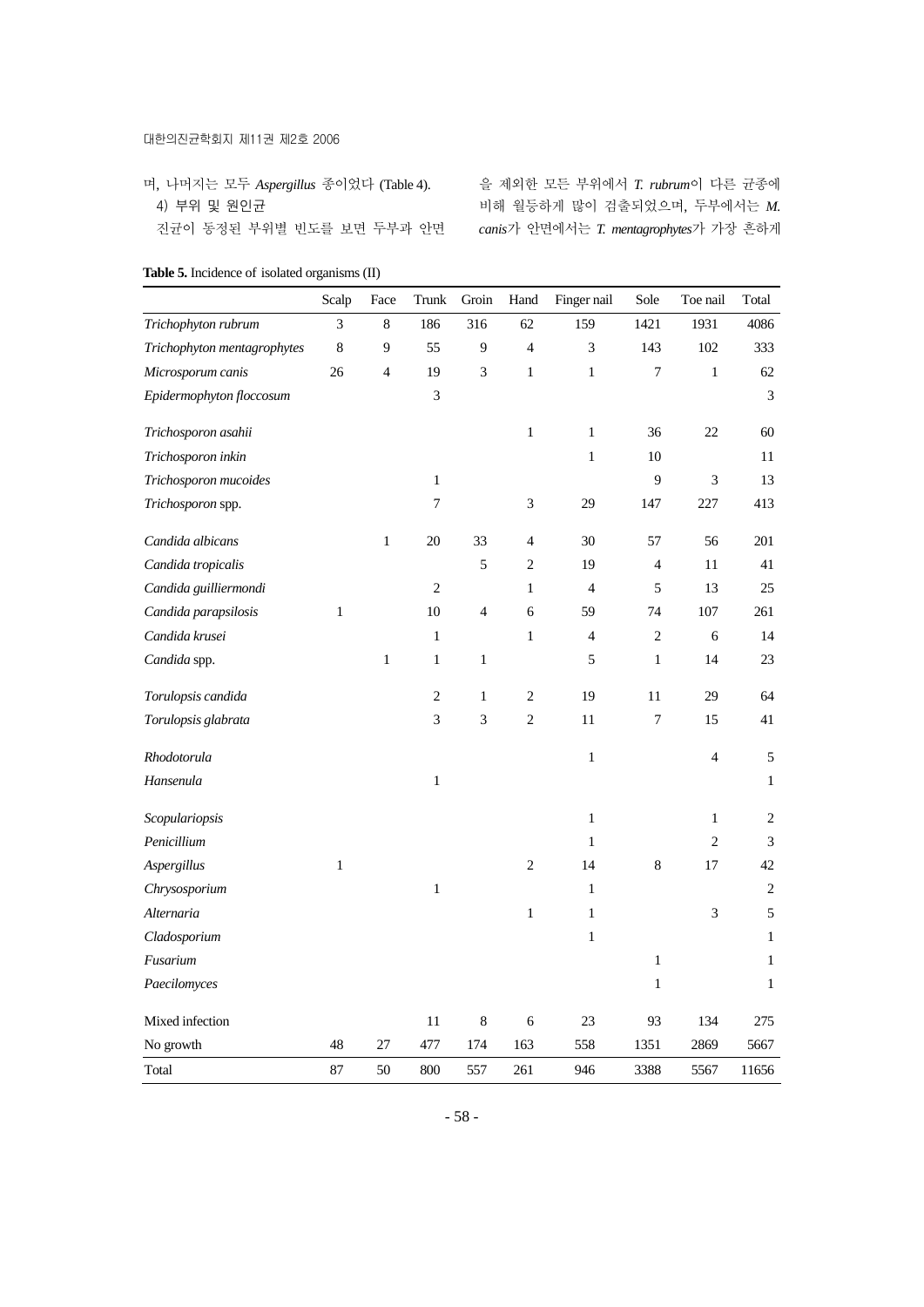검출되었다.

발톱에서는 피부사상균들이 가장 많은 부분 (75.4%)를 차지하였고 여기에는 세 가지 균종 (*T. rubrum*, *T. mentagrophytes*, *M. canis*)이 포함되어 있 었다. 효모균에는 대다수를 차지한 *Trichosporon* 종 들과 *Candida* 종들이 비슷한 비율로 동정되었고 일 부 *Torulopsis* 종들과 *Rhodotorula* 종들이 있었다. 비 피부사상균성 사상균에는 대분분을 차지한 *Aspergillus* 종을 포함해서 네 가지 균종이 동정되었다. 발 에서도 역시 피부사상균이 가장 많은 부분을 차지하 였고 효모균이 두 번째로 많이 동정되었는데 여기서 는 *Trichosporon* 종들이 *Candida* 종을 포함한 다른 효모균들보다 더 많이 동정되었다. 발에서도 비피부 사상균성 사상균에는 *Aspergillus* 종이 대부분을 차 지하였으나 *Fusarium* 종, *Paecilomyces* 종이 한 예씩 동정되었다. 손톱에서는 피부사상균보다 효모균들이 더 많이 동정되었으며 *Candida* 종이 대부분을 차지 하였다. 비피부사상균성 사상균도 *Aspergillus* 종을 포함해서 총 6종이 동정되었다. 체간부에서는 네 가 지 균종의 피부사상균이 81.4%로 대부분을 차지하 였고 효모균에서는 배부분이 *Candida* 균종들이었으 며 비피부사상균성 사상균으로 *Chrysosporium*이 한 예에서 동정되었다. 사타구니에서는 대부분이 피부 사상균이었으며 그 다음으로 효모균들이 12.3%를 차지하였는데 대부분이 *Candida* 종들이었고 *Trichosporon* 종은 없었으며 비피부사상균성 사상균도 검 출되지 않았다. 손에서는 세 종류의 피부사상균과 다양한 *Candida* 균종들 그리고 두 가지 비피부사상 균성 사상균이 동정되었다. 두피에서는 *Candida*와 *Aspergillus* 각각 한 예를 제외한 전예에서 피부사상 균이 동정되었는데 이중에서도 *M. canis*가 가장 흔 한 균종이었다. 얼굴에서는 세 가지 피부사상균이 거의 대부분을 차지하였으나 *Candida* 종이 두 예에 서 동정되었다 (Table 5).

# 고 찰

표재성 피부진균증은 가장 흔한 피부 감염증의 하 나로서 다양한 균종들이 피부에 기생하여 번식함으 로써 병변을 일으킨다. 병인이 다양하거나 정확히 밝혀지지 않은 다른 비감염성 질환에 비해 질환의 인과 관계가 명확한 것이 하나의 특징이 될 수 있으 며, 치료는 병을 일으키는 원인 균종을 제거하는 것 이 치료의 가장 중요한 관건이다. 원인 균종들은 시 간적, 공간적 조건 뿐만 아니라 문화적, 경제적, 환 경적 제반 조건의 변화에 의해서 지속적으로 변하 고 있어서 현 시점에서 표재성 진균증의 양상과 원 인 균종들의 특징을 밝히는 것은 이 질환의 치료적, 예방적인 측면에서 중요한 과제라고 볼 수 있다. 국 내에서는 서 등3,4에 의해서 대규모 연구가 시작된 이래 여러 연구들이 맥을 잇고 있다.

본 연구에서 남녀 성비는 1.09:1로 남녀간의 유 병율의 차이는 거의 관찰할 수 없어서 김 등9, 이 등10, 문 등<sup>12</sup>에 의한 기존의 국내 보고에서 남자가 여자보다 많다는 견해와 차이가 있었다.

연령별로는 40대, 50대 환자군이 전체의 40% 이 상을 차지하여 정점을 이루는 정규분포양 곡선의 형태를 나타내었으며 남녀를 분리해서 결과를 보아 도 남녀 전체를 평가한 결과와 유사하여 40~50대가 유병율의 최정점을 이루는 양상이었다. 이러한 결과 는 20~30대의 유병율이 가장 높다는 기존의 여러 보고들<sup>9</sup>~<sup>12</sup>과는 차이가 있었다.

임상적으로 표재성 진균증이 의심되어 검체를 채 취한 부위 즉, 임상적 병형과 관계된 해부학적 위치 는 발톱이 5,567 (47.8%)예로 가장 많았고 발, 손톱, 체간부, 사타구니, 손 등의 순이었고 안변 백선이 가장 드물게 나타난 병형이었는데 기존의 보고들 1,9~<sup>12</sup>에서 주로 발의 표재성 진균증 즉, 족부 백선이 가장 흔한 병형이라는 보고와는 차이가 있었다. 이 러한 차이의 원인으로 생각되는 것은 첫째 임상적 으로 조갑진균증이 명확하지 않더라도 치료제로서 경구 약물의 투여 여부를 결정하기 위해 진균 배양 을 많이 한 것이 이유가 될 수 있다. 두 번째로 본 원의 특성상 초대형 병원이라는 점이 일반 환자들 에게 인식되어 다른 병형보다 비교적 치료가 어렵 고 치료효과가 단기간에 보이지 않는 조갑진균증 환자들이 더 많이 내원하여 연구에 포함되었을 가능 성이 있다.

본 연구에서 시행한 KOH 도말검사 양성율은 49.2%였고 진균배양검사 양성율은 51.4%로 KOH 도말검사보다 높았다. KOH 양성율은 기존의 보고들 <sup>9</sup>~<sup>12</sup>에서 50.8~57.4%로 나타난 것과 비교해 볼 때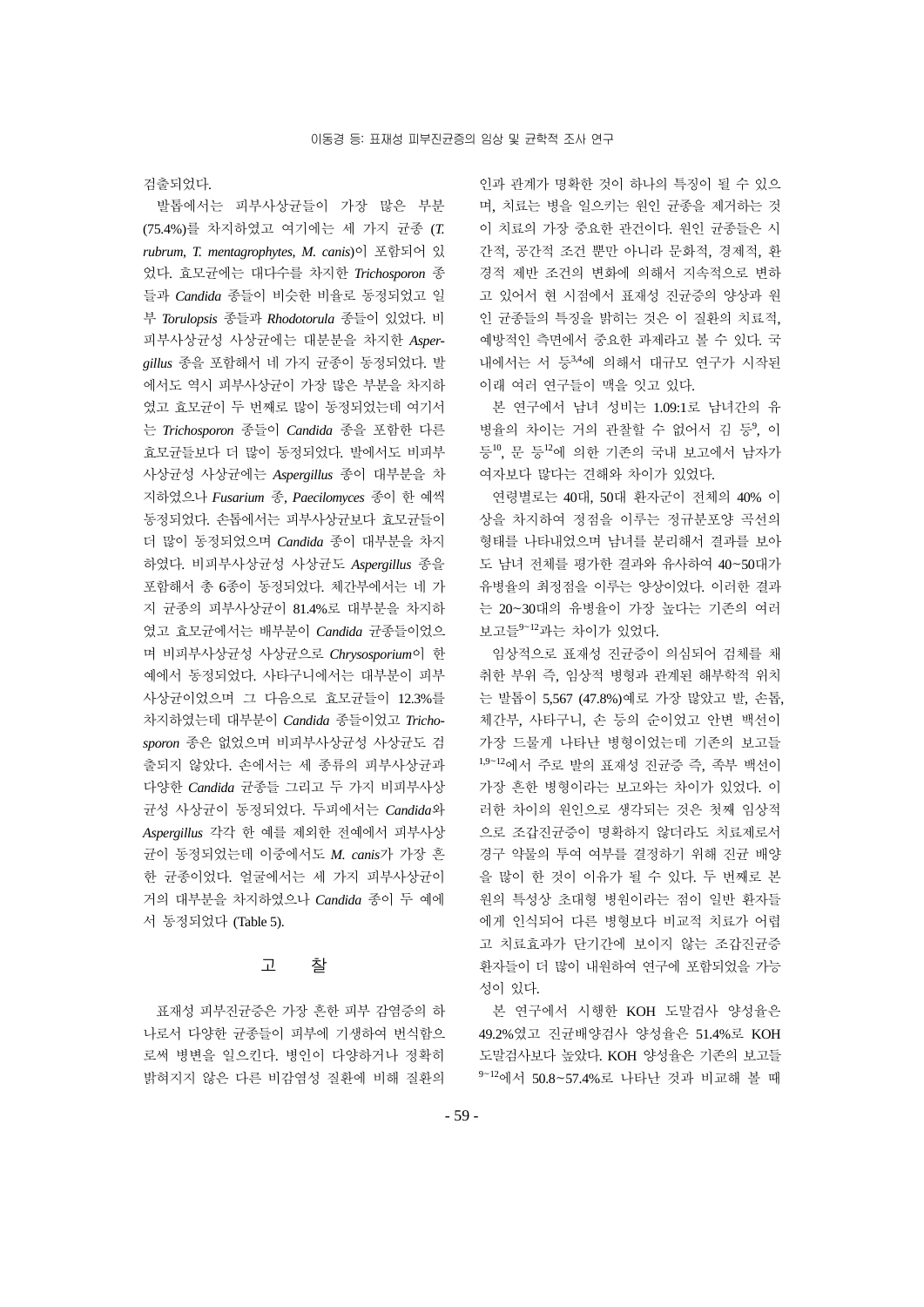큰 차이를 보이지는 않았지만 서 등<sup>24</sup>의 95.7%와는 큰 차이를 보였다. 이러한 검사 결과의 차이는 검사 자, 검체 채취방법, 채취 부위에 따라 달라질 수 있 다고 생각된다. 진균배양검사 양성율은 기존의 보고 들<sup>9</sup>~<sup>12</sup>이 31.4~48.6% 정도의 양성율을 보인 것과 비 교할 때 비교적 높은 양성율을 보였다고 생각되는 데, 이는 아마도 본 연구에서 동정된 비피부사상균 성 사상균이나 효모균 일부가 기존의 연구들에서 오염균 혹은 비병원성 균종으로 여겨졌을 가능성이 높다고 생각된다. 즉, 이는 기존의 연구와는 다른 방 법에 기인하는 것으로 생각된다. 본 연구의 일차적 목표는 표재성 진균증 환자를 대상으로 그 원인균을 동정하는 것이 아니라, 표재성 진균증이 '의심'되는 모든 환자들을 대상으로 임상적, 균학적 관찰을 하 고 결과를 기술하는 것이었다. 그러므로 동정된 균 들이 원인균이 아닐 가능성도 충분히 있다. 즉, 본 연구에서 동정된 균 중에서 일부 효모균이나 비피부 사상균성 사상균들이 원인균이 되기 위해서는 수회 에 걸친 반복 배양에서 동일한 결과가 나와야 하며, 1회 배양시 접종원의 수를 많게 해서 통계학적으로 유의한 결론을 가지도록 하는 것이 중요하다는 사실 또한 강조되어야 한다<sup>23</sup>.

사타구니 부위의 KOH 도말검사와 배양 양성율이 가장 높았는데 이는 외부와 접촉이 가장 적은 부위 여서 빈번한 세척이나 각질의 소실 등에 의한 검사 의 방해가 가장 적었기 때문이라고 볼 수 있다. 역 으로, 가장 노출이 많은 부위인 손에서 시행한 검사 양성율이 가장 낮았다.

두 가지 이상의 균종이 동시에 배양, 동정된 경우 는 진균이 배양된 검체 5,989예 중에서 275 (4.6%) 예를 차지하였는데 기존의 연구에서 이러한 양상을 특별히 언급한 것은 찾기 힘들었다. 빈도는 275예 중에서 발톱 134 (48.7%)예, 발 93 (33.8%)예, 손톱 23 (8.4%)예, 체간부 11 (4.0%)예, 사타구니 8 (2.9%) 예, 손 6 (2.2%)예 등의 순으로 이는 표재성 진균증 이 의심되어 검체를 체취한 부위와 거의 유사한 순 서와 비율을 나타내었다. 다시 말하면, 본 연구에서 는 2가지 이상의 진균이 동정된 것이 각 부위별로 4.6% 정도 고르게 분포한다고 볼 수 있다. 하지만, 이미 언급한 바와 같이 이러한 양상이 반드시 동정 된 두 가지 혹은 세 가지 균종들에 의해서 병형이 발생했다고 보기는 힘들 수도 있다. 기존의 보고들 에서는 특별한 언급이 없는 점은 아마도 같이 동정 된 균종 중에서 보다 병원성이 잘 알려진 것을 병원 균으로 생각하고 나머지 균들을 오염균으로 생각했 을 가능성이 있다. 하지만 최근 국내외의 여러 보고 들13,15,19~<sup>23</sup>에 의하면 오염균으로 생각되어온 일부 효모균들, 비피부사상균성 사상균들이 피부진균증 을 유발시킨다는 보고가 있으므로 단순히 오염균들 이 병원균과 함께 배양되었다고 생각해 버리는 것 도 무리가 있다고 본다.

각 부위별 혹은 병형별 진균학적 특징을 살펴 보 면, 먼저 발톱의 진균 동정 결과에서는 국내외의 다 른 연구들16,25~<sup>27</sup>에서의 결과와 유사하게 피부사상 균이 가장 많은 부분을 차지하였고 이중에서도 *T. rubrum*이 가장 흔하게 동정되었으며, 이외에 효모 균들이 다수 동정되었으며 비피부사상균성 사상균 도 일부 동정되었다. 본 연구에서 특징적인 점으로 는 효모균에서 *Candida* 종들과 거의 유사한 비율로 *Trichosporon* 종들이 분리되었다는 점이다. *Trichosporon* 종이 조갑 백선의 원인이라는 주장은 비교적 최근에 국내외에서 보고되고 있고 아직도 논란이 있 지만 한 등13, 김 등14, 김 등<sup>15</sup>에 의한 국내 보고와 Fusaro 등19, Prichard 등<sup>20</sup>의 보고들이 있어서 예전 처럼 단순히 오염균으로 치부해 버릴 수 있는 것은 아니라고 생각된다. 또한 발, 손, 손톱과 체간부에 서도 일부 검출되었는데 국내보고로는 족부 백선에 서 *Trichosporon* 종이 다수 동정되었음을 보여준 김 등<sup>21</sup>의 보고가 있었다. 이들이 표재성 진균증의 직 접적인 원인이라는 명확한 증거는 향후 KOH 도말 검사, 반복 배양검사 등으로 확진하는 것이 필요하 다고 생각된다.

손톱에서는 효모균들이 피부사상균보다 더 많이 (183:163) 동정되었는데 국내에서는 임 등<sup>16</sup>의 보고 에서는 두 가지의 비율이 유사하였고 김 등<sup>25</sup>은 피 부사상균이 훨씬 많다고 보고하였으며 최근 미국의 연구<sup>26</sup>에서 보면 전자와 후자의 비율이 약 1:3 정도 로 되어 있다. 본 연구에서는 다른 부위에서 보다 손톱 조갑진균증이 효모균에 의해 더 많이 발생 될 가능성이 있다는 사실을 암시해주고 있다.

체간부와 사타구니, 둔부에서의 국내 연구29,30는 주로 원인 백선균의 동정이 대부분이었는데, 본 연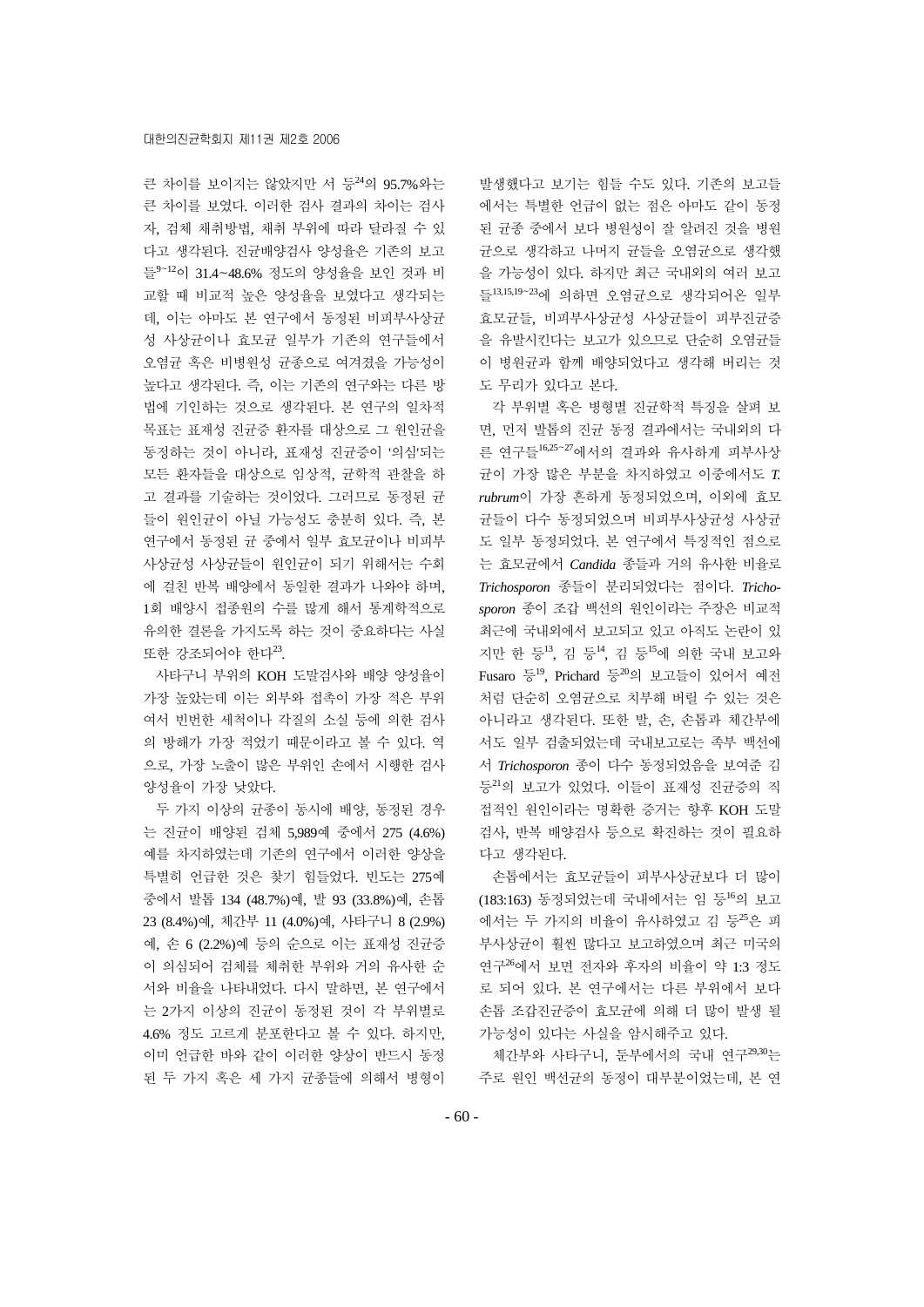구에서는 *Candida* 종들을 포함하는 효모균들이 다 수 동정되었다. 최근 미국에서의 보고<sup>26</sup>에 의하면 최대 23.5%까지 동정된 것으로 보아 국내에서도 효 모균들에 의한 완선, 체부 백선의 가능성이 충분히 있다고 생각된다.

두피에서는 기존의 연구들31,32과 유사하게 *M. canis*가 가장 많이 동정되었고 *T. rubrum*과 *T. mentagrophytes* 순이었다. Foster 등<sup>26</sup>의 보고에서도 본 연구에서처럼 *Aspergillus* 종, *Candida* 종들이 동정 된 경우가 있기는 하지만 검출 빈도가 매우 낮아서 과연 동정된 균들이 원인균일까 하는 의심이 든다. 얼굴에서도 기존의 연구 결과<sup>33~35</sup>와 유사하게 피부 사상균이 거의 대부분을 차지하였으나 *T. rubrum*의 비율이 월등히 높다는 이 등<sup>34</sup>, 임 등<sup>35</sup>의 보고와는 달리 본 연구에서는 *T. mentagrophytes*와 *T. rubrum* 이 거의 유사한 비율로 동정되었다.

비피부사상균성 사상균은 전체 동정균의 1% 정 도로 얼굴과 사타구니를 제외한 모든 부위에서 동 정되었고 특히, 손톱과 발톱에서 다수 검출되었다. Gianni 등<sup>28</sup>의 보고에 의하면 조갑진균증의 원인균 중 10% 정도를 차지한다는 보고도 있어 향후 조갑 진균증의 원인균으로서 비피부사상균이 동정될 경 우 과소평가하지 말아야 하겠다.

본 연구에서 가장 고민하고 넘어 가야 할 문제는 매우 다양한 균종들이 피부에서 배양, 동정되었는데 과연 이들이 모두 표재성 진균증의 직접적인 원인이 될 수 있는가 하는 것이다. 일반적으로 병원성이 없 이 일시적으로 존재하는 경우에는 반복해서 배양되 는 경우가 드물기 때문에 원인 균주임을 증명하기 위해서는 반복 배양검사가 필요하고, 실제로 조갑 내에 존재했음을 증명하기 위해서는 KOH 직접 도 말검사의 결과를 같이 고려해야 하겠다<sup>36</sup>.

다시 한번 강조하지만, 본 연구에서는 반복 배양 이나 접종원수 증가 등의 방법을 통해 동정된 균이 원인균인지 오염균인지를 확인하는 작업을 하지 않 았으므로 동정된 균들이 모두 원인균이 아닐 가능 성이 충분히 있다는 사실을 기억해야 한다. 저자들 이 이 연구에서 목표로 하였던 것은 표재성 진균증 이 의심되는 검체에서 얼마나 다양한 균들이 어떤 분포를 보이는지 확인하는 것이었다. 기존의 연구들 이 원인 균종에 대한 연구를 많이 한 것과 비교하면 상당히 파격적인 방법이라고 볼 수 있다. 하지만 이 러한 연구방법을 통해서 도출된 결과도 매우 의미있 는 것이라고 생각한다. 그 근거로는 시간이 지나면 서 원인 균종의 범위가 더욱 넓어지고 있는데, 예를 들어 예전에는 오염균으로 생각되었던 일부 비피부 사상균성 사상균이나 효모균들이 상황에 따라 원인 균으로 확인되는 보고들이 점점 증가하고 있다는 사실을 들 수 있고 이러한 변화의 근간에는 숙주 요 인의 변화가 중요한 역할을 한다고 생각된다. 면역 억제제 사용을 포함한 면역억제 상태인 환자들의 증가나 노인 인구의 증가 등 다양한 변수들이 기여 하는 것으로 생각된다.

본 연구는, 기존에는 비병원성균으로 생각되어진 여러 가지 다양한 균종들도 표재성 진균증을 유발 시킬 수 있을 것이라는 가능성에 일조하는 연구 결 과라고 생각되며, 이러한 가능성이 사실로 확립되 기 위해서는 그 인과 관계를 설명해 낼 수 있는 또 다른 연구들이 필요하리라 생각된다.

# 결 론

1998년 1월부터 2002년 12월까지 서울아산병원 피부과에 내원하거나 의뢰된 환자 중에서 임상적으 로 표재성 진균증이 의심되는 환자 8,955명을 대상 으로 11,656건의 진균학적 검사를 실시하여서 다음 과 같은 결론을 얻었다.

1. 남녀별 발생 빈도는 1.09:1 이었다.

2. 연령별로는 남녀 모두에서 40~50대에서 가장 많은 정규분포곡선 형태를 취하였다.

3. 부위별로는 발톱, 발, 손톱, 몸통, 사타구니, 두피, 얼굴 등의 순이었다.

4. KOH 도말검사 양성율은 49.2%, 진균 배양 양 성율은 51.4%였다.

5. 동정된 균의 분포는 피부사상균이 78.5%, 효 모균이 20.5%, 비피부사상균성 사상균이 1.0%였으 며, 피부사상균에는 *T. rubrum*이 효모균에는 *Candida*  종들과 *Trichosporon* 종들이 비피부사상균성 사상 균에는 *Aspegillus* 종들이 다수를 차지하였다.

6. 두피와 얼굴을 제외한 부위에서 *T. rubrum*이 압도적인 비율로 동정되었고 두피에서는 *M. canis* 가, 얼굴에서는 *T. mentagrophytes*가 가장 많았다.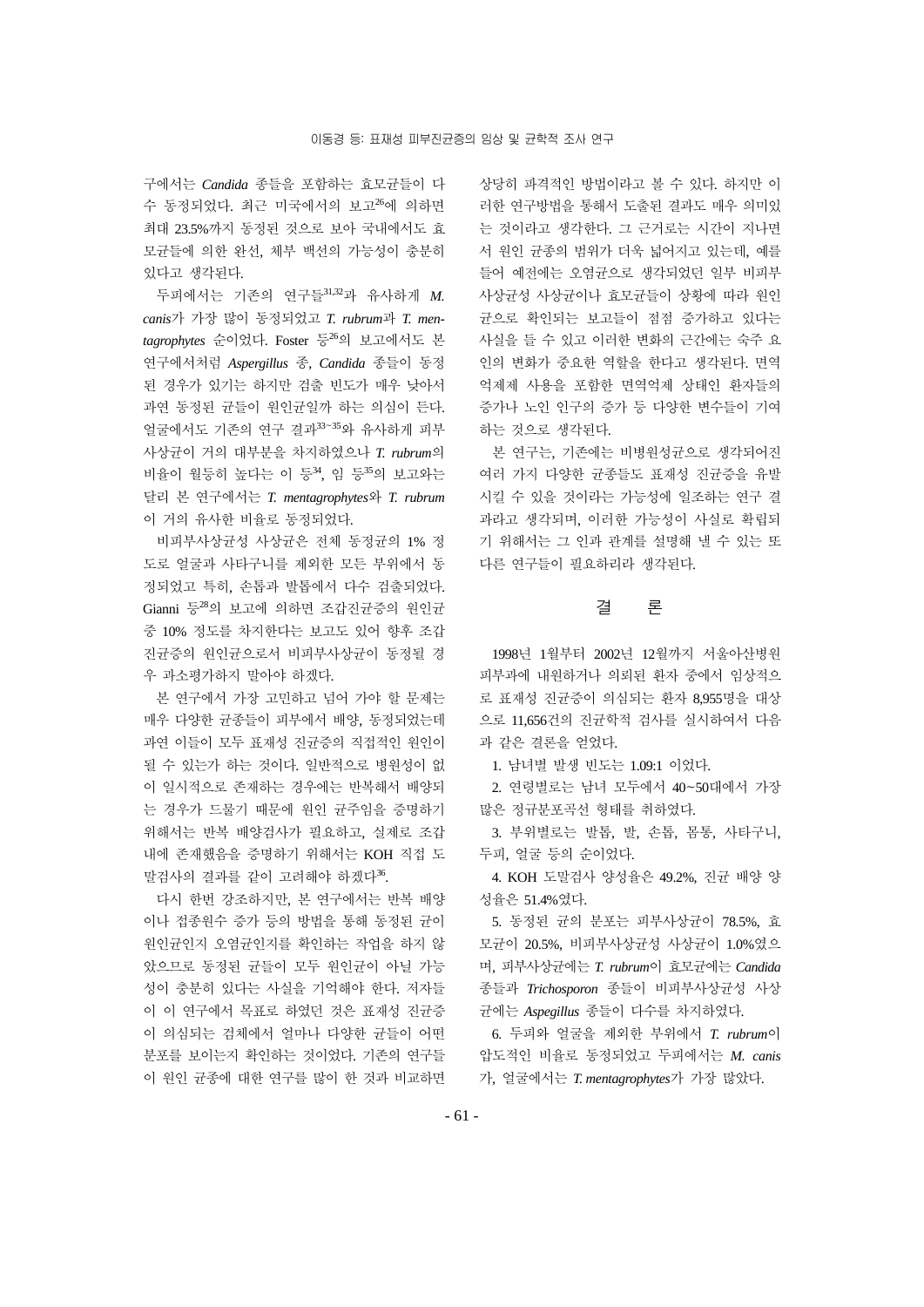#### 대한의진균학회지 제11권 제2호 2006

7. *Candida* 종들은 주로 손톱, 발톱, 손, 발에서 주로 검출되었고 *Candida parapsilosis*가 가장 많았 다. *Trichosporon* 종들은 주로 발, 발톱, 손에서 8~ 10% 정도의 빈도로 검출되었다.

8. 비사상균성 사상균은 주로 손톱과 손에서 검출 되었고 전체 동정균의 1.0%를 차지하였다.

# 참 고 문 헌

- 1. 대한피부과학회 간행위원회. 피부과학. 개정 4 판. 서울. 여문각. 1994: 310-340
- 2. Odom RB, James WD, Berger TG. Andrews' Disease of the skin. 9<sup>th</sup> ed. Philadelphia: WB Saunders Co., 2000: 358-379
- 3. 서순봉. 한국 피부사상균의 연구 (제1보). 대구 의학잡지 1959; 2: 1-33
- 4. 서순봉. 피부사상균 질환의 연구 (제2, 3보). 고 병관박사 헌수기념노총 1960; 4: 75-104
- 5. 김홍식. 피부표재성 백선의 통계 및 균학적 관 찰. 대피지 1971; 9: 1-4
- 6. 김정원, 노병인, 허원. 피부진균증의 임상적 및 균학적 관찰. 대피지 1973; 11: 139-150
- 7. 임경직, 김진혁, 신실. 피부사상균증의 임상적 및 균학적 조사 연구. 대피지 1978; 16: 435-442
- 8. 민병근, 정병수, 최규철, 김형균. 피부사상균증 의 임상적 및 균학적 관찰. 대피지 1984; 22: 604-609
- 9. 김종순, 원영호, 전인기, 김영표. 피부진균증의 임상 및 균학적 관찰 (1998~1990). 대피지 1992; 30: 68-75
- 10. 이학규, 서성준, 김명남, 홍창권, 노병인. 표재 성 피부진균증의 임상적 및 균학적 관찰 (제7 보). 대피지 1993; 31: 559-566
- 11. Han ES, Seo SJ, Kim MN, Hong CK, Ro BI. A Clinical and Mycological study of Superficial Fungal Disease(VIII). Kor J Mycol 1996; 1(1): 91-100
- 12. 문현주, 이지범, 김성진, 이승철, 원영호. 피부진 균증의 임상 및 균학적 관찰 (1991~2000). 의 진균지 2002; 7: 78-85
- 13. 한만희, 최지호, 성경제 등. 조갑진균증과 *Trichosporon beigelii*. 대피지 1999; 37: 1709-1714
- 14. 김정애, 은희철, 문상은 등. 조갑 질환의 임상적 고찰과 분류. 대피지 1999; 37: 1733-1742
- 15. 김은성, 김덕희, 장성은 등. 조갑 및 족부 백선 에서 *Trichosporon* 종의 역학 및 균학적 연구. 대피지 2003; 41: 702-707
- 16. 임성욱, 서무규, 하경임. 조갑진균증의 임상 양 상 및 원인균 동정 (1999~2002). 대피지 2004; 42: 53-60
- 17. Odom RB. Common superficial fungal infections in immunosuppressed patients. J Am Acad Dermatol 1994, 31: S56
- 18. Aly R, Berger T. Common superficial fungal infections in patients with AIDS. Clin Infect Dis 1996, 22: S128
- 19. Fusaro RM, Miller NG. Onychomycosis caused by *Trichosporon beigelii* in the United States. J Am Acad Dermatol 1984; 11: 747-749
- 20. Prichard RC, Muir DB. *Trichosporon begigelii*: survey of isolates from clinical material. Pathology 1985; 17: 20-23
- 21. 김정애, 정승용, 문상은, 군석운. 하수처리장 근 로자에서의 족부 백선. 대피지 1992; 30: 62-67
- 22. Elewski BE, Greer DL. *Handersoonula toruloidea* and *Scytalidium hyalnum*: review and update. Arch Dermatol 1991; 127(7): 1041-1044
- 23. Gupta AK, Ryder JE, Summerbell RC. The diagnosis of nondermatophyte mold onychomycosis. International Jouranal of Dermatology 2003; 42: 272-273
- 24. 서무교, 성열오, 하경임. 경주지방의 백선증. 대 피지 1995; 33: 294-302
- 25. 김승용, 정병수, 최규철. 조갑진균증의 원인 및 배양법에 대한 고찰. 대피지 1991; 29: 50-55
- 26. Foster KW, Ghannoum MA, Elewski BE. Epidemiologic surveillance of cutaneous fungal infection in the United States from 1999 to 2002. J Am Acad Dermatol 2004; 50: 748-752
- 27. Zahra LV, Gatt P, Boffa MJ, et al. Characteristics of superficial mycoses in Malta. International Jouranal of Dermatology 2003; 42: 256-271
- 28. Gianni C, Cerri A, Crosti C. Non-dermatophytic onychomycosis. An underestimated entity? A study of